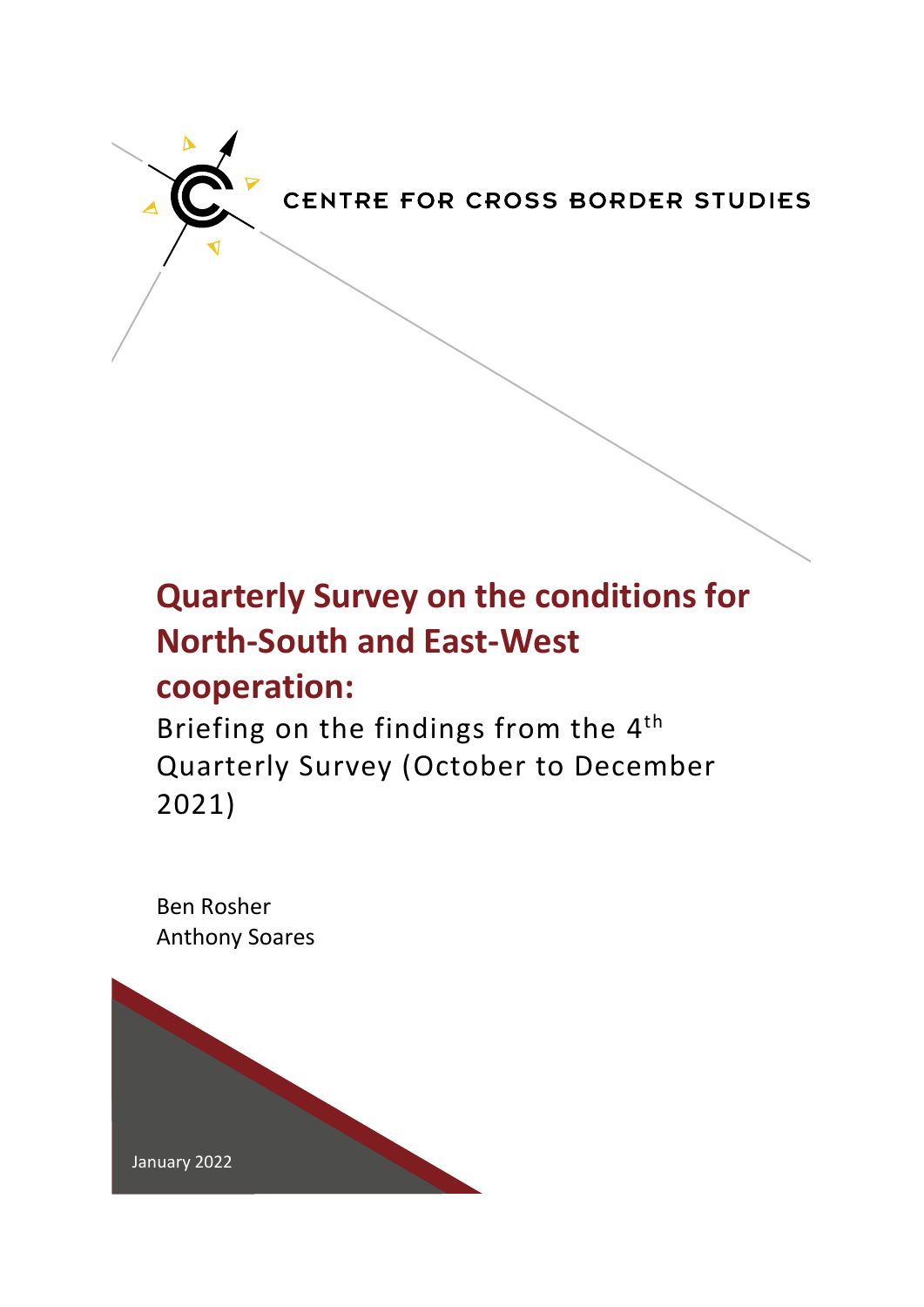# About the Centre for Cross Border Studies

The Centre for Cross Border Studies, based in Armagh, Northern Ireland, has a strong reputation as an authoritative advocate for cross-border cooperation and as a valued source of research, information and support for collaboration across borders on the island of Ireland, Europe and beyond.

The Centre empowers citizens and builds capacity and capability for cooperation across sectors and jurisdictional boundaries on the island of Ireland and further afield. This mission is achieved through research, expertise, partnership and experience in a wide range of crossborder practices and concerns (for more details visit [www.crossborder.ie\)](http://www.crossborder.ie/).

# 1. Introduction

Negotiations between the UK Government and the European Union continued in the final quarter of 2021 to seek resolution of outstanding issues related to the implementation of the Protocol on Ireland/Northern Ireland. Within Northern Ireland's main political parties, we saw the Democratic Unionist Party (DUP) continue to voice its strong opposition to the Protocol. It repeatedly pressured the UK Government to either reach a resolution with the EU that would, in the DUP's view, abide by the Government's commitment in *[New Decade, New](https://assets.publishing.service.gov.uk/government/uploads/system/uploads/attachment_data/file/856998/2020-01-08_a_new_decade__a_new_approach.pdf)  [Approach](https://assets.publishing.service.gov.uk/government/uploads/system/uploads/attachment_data/file/856998/2020-01-08_a_new_decade__a_new_approach.pdf)* to 'ensuring that Northern Ireland remains an integral part of the UK internal market' (p.47), or that it trigger Article 16 of the Protocol if a resolution were not found soon. The DUP's leader, Sir Jeffrey Donaldson MP, also reiterated his warning previously set out in his [speech](https://mydup.com/news/sir-jeffrey-donaldson-now-is-the-time-to-act) of 9 September 2021 regarding his party's participation in the political institutions, including the North South Ministerial Council (see, for example, hi[s statement of 16 December](https://mydup.com/news/sir-jeffrey-participation-in-political-institutions-not-sustainable-if-irish-sea-border-is-not-removed) ahead of his meeting with the EU's chief negotiator, Maroš Šefčovič).

While the tensions surrounding the Protocol continued to affect Northern Ireland's political stability, which may to some extent have informed the responses to the Centre for Cross Border Studies' 4<sup>th</sup> Quarterly Survey on the conditions for North-South and East-West cooperation, the nature of the UK's approach to its engagement with the EU came under question following the resignation of its chief negotiator, Lord Frost, on 18 December 2021 (who set out his reasons for taking this course of action in his [resignation letter](https://assets.publishing.service.gov.uk/government/uploads/system/uploads/attachment_data/file/1042231/Letter_to_PM.pdf) to the UK's Prime Minister). The UK's Foreign Secretary, Liz Truss, replaced him to lead negotiations with the EU, with her first meeting with her EU counterpart having taken place on 13 to 14 January 2022 (therefore outside the period covered by the  $4<sup>th</sup>$  Quarterly Survey). Although the first month of 2022 has seemed to show some signs of a more positive atmosphere surrounding the negotiations than had hitherto been the case (noted in the [joint statement](https://www.gov.uk/government/news/joint-statement-between-the-uk-and-eu-on-the-northern-ireland-protocol-and-eu-uk-relations) released by the two sides following the first meeting), the UK Government's position appears to continue to be that set out in its Command Paper – ["Northern Ireland Protocol: The way forward"](https://www.gov.uk/government/publications/northern-ireland-protocol-next-steps) – of July 2021 (even, perhaps, with some indications of a differing emphasis being placed between the priorities within the Command Paper).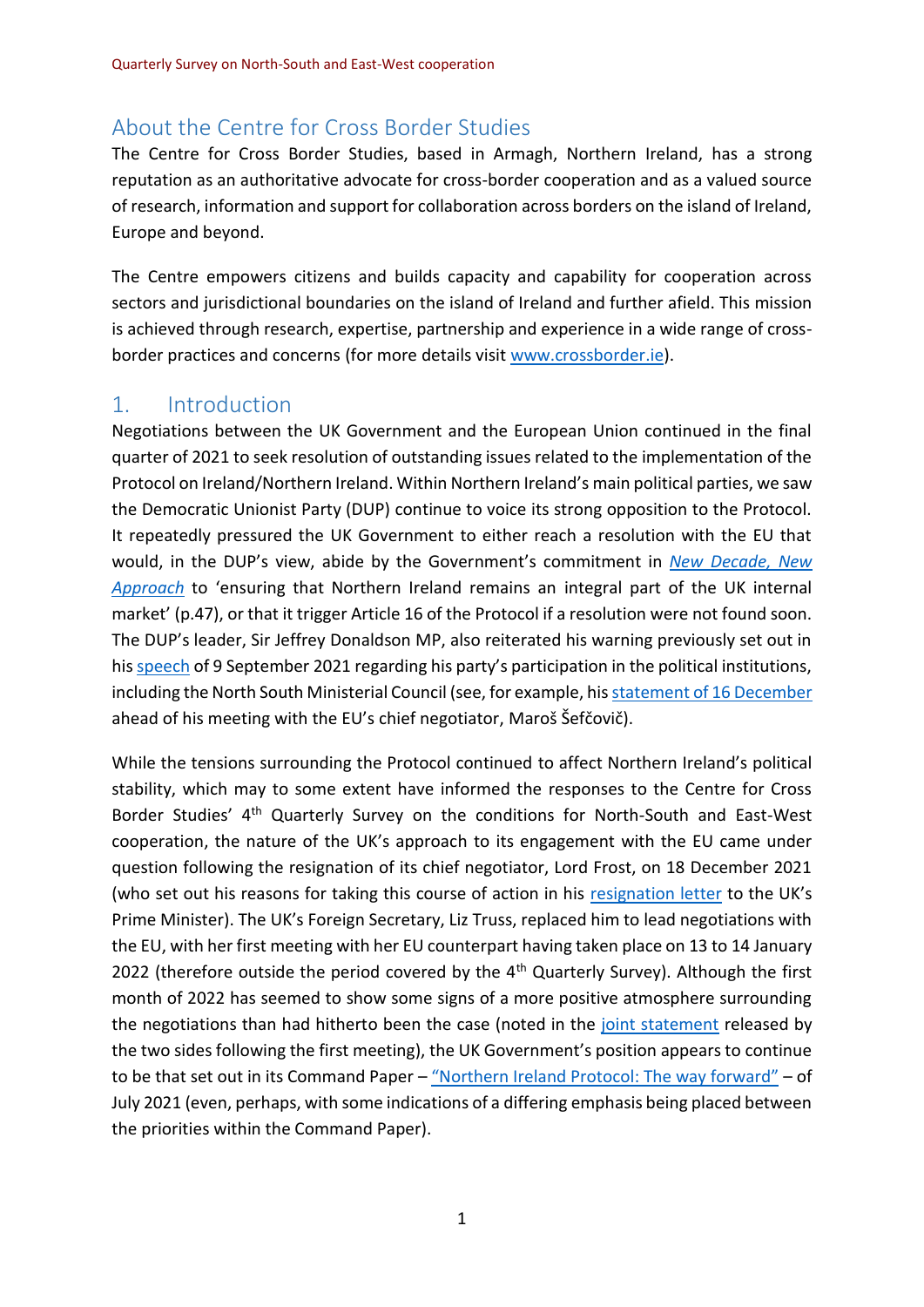The underlying context for cooperation and relations within the island of Ireland, and between the island of Ireland and Great Britain, will be shaped by the extent to which the UK and EU are able to resolve the current issues related to the Protocol's implementation, and by the state of health of relations between the two parties subsequent to any resolution. Finding a path through the present obstacles will need mutual goodwill, which must be maintained in order to reach agreement on solutions or mitigations for any issues that might arise as the Protocol continues to be implemented. Crucially, in this regard, structures for engagement with civic society organisations must be put in place in order for them to be involved in the identification of any arising issues and in the feasibility of any proposed solutions or mitigations.

For civic society organisations on the island of Ireland who work and regularly engage with counterparts in the other jurisdiction, as well as those who do the same with those in Great Britain, and who are concerned with relations within and across these islands, the safeguarding of the necessary conditions for those relations and cooperation, which are reflective of the totality of relations encompassed by the 1998 Good Friday/Belfast Agreement is of paramount importance. It remains the core objective that has steered the Centre for Cross Border Studies in all its work in relation to the United Kingdom's departure from the European Union, and it informs the reasons for the Centre to have initiated this quarterly survey of North-South and East-West cooperation, with the [findings from the first](https://crossborder.ie/site2015/wp-content/uploads/2020/12/Research-Briefing-on-1st-Quarterly-Survey.pdf)  [quarter](https://crossborder.ie/site2015/wp-content/uploads/2020/12/Research-Briefing-on-1st-Quarterly-Survey.pdf) published in April 2021.

It also inspired the Centre to establish the Ad-Hoc Group for North-South and East-West [Cooperation](https://crossborder.ie/what-we-do/projects/ad-hoc-group/) with a number of other organisations from both jurisdictions on the island of Ireland. While the overall and continuing interest of the Ad-Hoc Group is to promote and improve North-South and East-West cooperation and relations, the need for structures for civic society engagement with the mechanisms of the Protocol that include a dedicated space for the monitoring of the conditions for North-South cooperation is a priority area of concern. Importantly, such a space must allow for the involvement of civic society organisations from both jurisdictions. Whereas the European Commission put forward proposals on structures for engagement with civic society in October 2021 (in its [Non-Paper: Engagement with](https://ec.europa.eu/info/publications/protocol-ireland-and-nothern-ireland-non-paper-engagement-northern-ireland-stakeholders-and-authorities_en)  [Northern Ireland Stakeholders and Authorities\)](https://ec.europa.eu/info/publications/protocol-ireland-and-nothern-ireland-non-paper-engagement-northern-ireland-stakeholders-and-authorities_en), these did not include any reference to the possibility of including representation from civic society organisations in the Republic of Ireland within those structures, even though Article 11 of the Protocol on Ireland/Northern Ireland is specifically dedicated to ensuring the implementation of the Protocol must 'maintain the necessary conditions for continued North-South cooperation'. The proposed structures only envisage engagement with civic society in Northern Ireland.

This is why in [written evidence](https://crossborder.ie/reports/house-of-lords-sub-committee-on-the-protocol-publishes-evidence-from-ad-hoc-group/) to the UK House of Lords European Affairs Sub-Committee on the Protocol on Ireland/Northern Ireland (and following [earlier evidence](https://crossborder.ie/reports/ccbs-submission-to-the-house-of-lords-european-affairs-sub-committee-on-the-protocol-on-ireland-northern-ireland/) submitted by the Centre for Cross Border Studies), the Ad-Hoc Group stated: 'No proper consideration or monitoring of North-South cooperation and the extent to which the Protocol on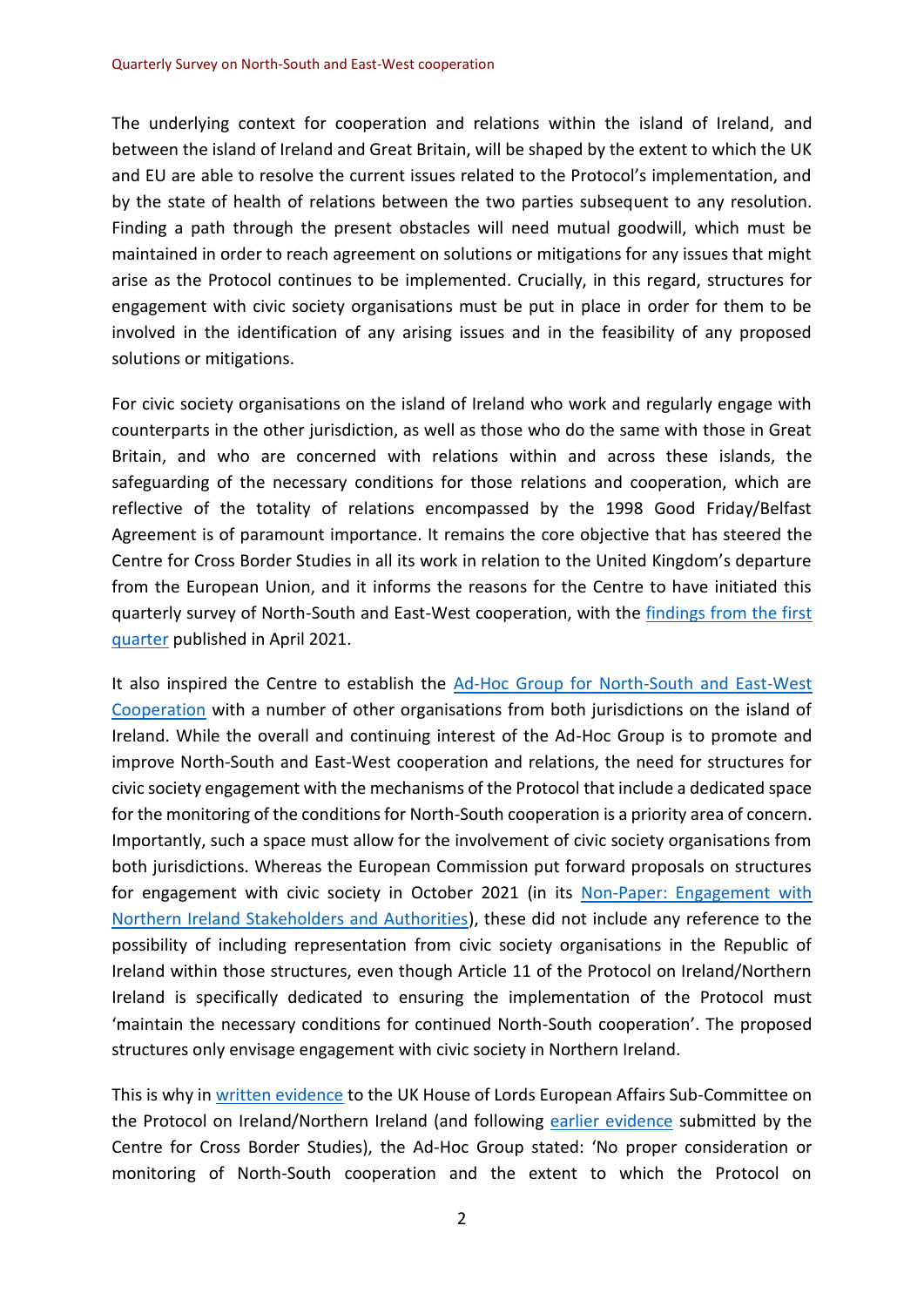Ireland/Northern Ireland is safeguarding the necessary conditions for such cooperation can take place by engagement with only one pole of that cooperation' (p.4). In its evidence, the Ad-Hoc Group also raised its concerns regarding East-West cooperation and the need for structures supportive of engagement with civic society to ensure the protection of collaboration between the island of Ireland and Great Britain. It recommended that 'the UK Government fully supports and facilitates East-West channels of civic society cooperation and engagement through the mechanisms established (or being established) under the EU-UK Trade and Cooperation Agreement (TCA), particularly the UK Domestic Advisory Group and the EU-UK Civic Society Forum' (p.3).

Following the end of the transition period and the implementation of the Protocol on Ireland/Northern Ireland from the 1st of January 2021, **this Quarterly Survey by the Centre for Cross Border Studies has, therefore, become a vital means to give us an understanding of the extent to which the necessary conditions for North-South cooperation are being maintained, and how relations between civic society organisations and local authorities on the island of Ireland and Great Britain are being safeguarded**.

The survey is aimed specifically at civic society organisations and local authorities, due to the fact that the mapping exercise of North-South cooperation undertaken in 2017 by the UK and EU to inform the negotiations may have overlooked them or some of the activities they undertake: "areas of informal, local and community-level cooperation may not have been captured by this exercise" (para 16 of Department for Exiting the European Union's December 2018 "[Technical Explanatory Note: North-South Cooperation Mapping Exercise](https://www.gov.uk/government/publications/technical-explanatory-note-north-south-cooperation-mapping-exercise)"; see also "[Negotiations on Ireland/Northern Ireland, Mapping of North-South Cooperation](https://ec.europa.eu/info/sites/info/files/mapping_of_north-south_cooperation_0.pdf)", p.4). That is why **it is crucial that cross-border cooperation taking place at informal, local and community levels – which have for decades been the life-blood of cross-border cooperation and reconciliation – is made visible and taken into account when considering whether the conditions for North-South cooperation are indeed being maintained**.

This Research Briefing proceeds in 4 sections. The first provides information regarding the data collection and analysis. The second section provides an overview of the respondents. Due to the anonymous nature of the survey this is necessarily brief. The third examines in detail the respondents' experiences and perceptions of the North-South dimensions of cooperation and relations, and the fourth section analyses the respondents' insights into the East-West dimension.

#### 1.1. Understanding the data

In this, the fourth round of this survey, 44 of 51 respondents have completed at least one previous round of the survey. This means that, while differences in the composition of the panel mean that it is not possible to make direct comparisons between this and previous rounds of the survey (because some people completed the  $1<sup>st</sup>$  and  $3<sup>rd</sup>$  survey, some  $2<sup>nd</sup>$  and 4<sup>th</sup> etc.), we can start to infer the shape of some trends over the course of the year in a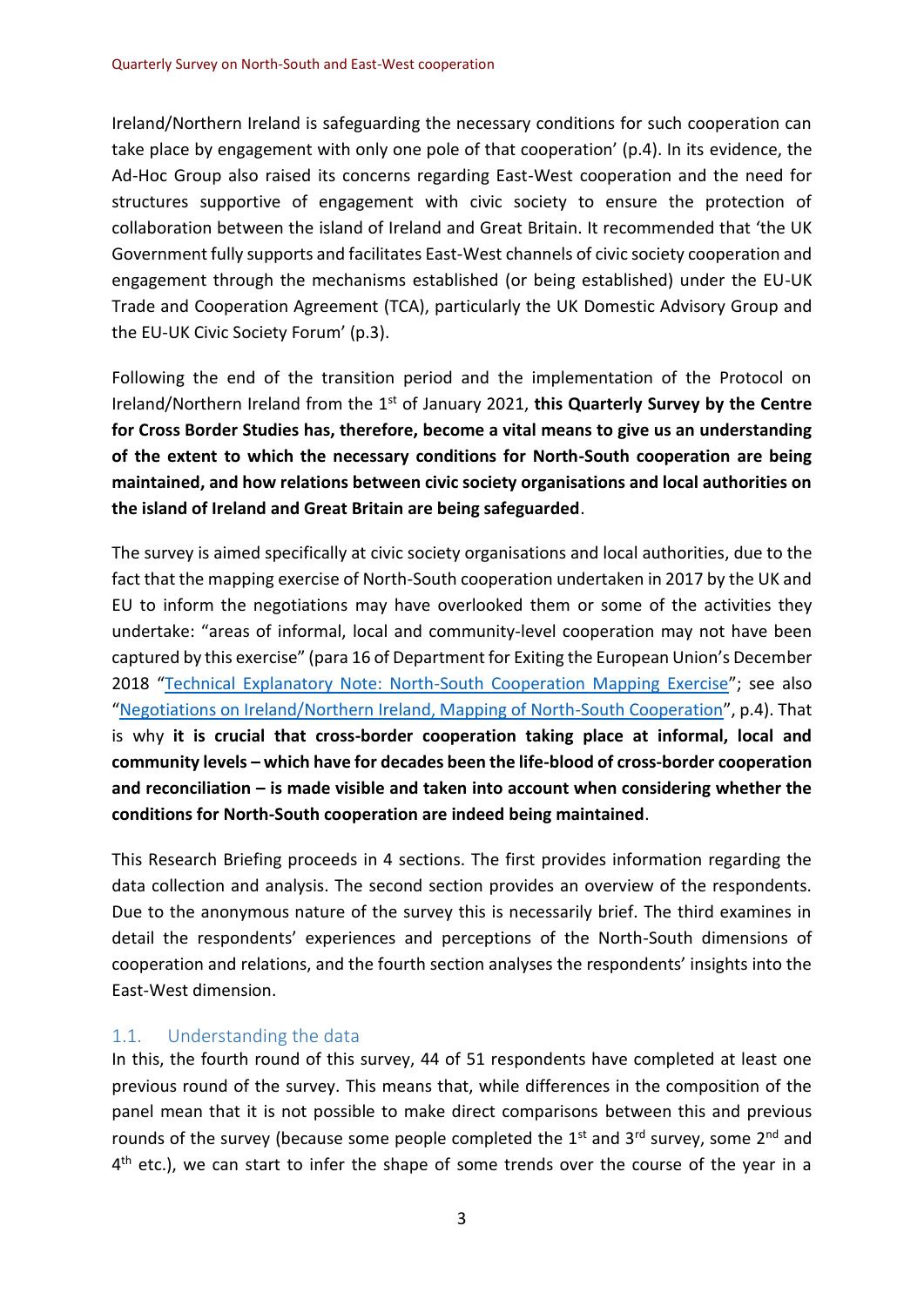practical sense. These insights are further developed through the inclusion of qualitative responses to the central contextual questions which allow for more nuanced insights into *how* respondents are experiencing the changing political, social, regulatory, and material conditions for North-South and East-West collaboration as this information has proved invaluable in painting a more detailed picture of the current contexts for cross border collaboration. It also bears emphasising that the respondents to all rounds of the survey conducted thus far each have a wealth of insight, experience, and expertise of cross-border cooperation and collaboration and the results presented should be considered with that in mind.

# 2. Respondents

The data has been collected via a survey of self-selected respondents between the 1<sup>st</sup> and 20<sup>th</sup> December 2021, gathering 51 responses in total. 86% (44) reported that they completed the survey in the last quarter while 14% (7) are new respondents.

Of the 51 responses to the survey, 31% were based in the Republic of Ireland and 53% based in Northern Ireland, with 10% having a presence on both sides of the border and 6% being based outside the Island of Ireland, but still reporting a stake in cross border cooperation and collaboration (figure 1).



# 3. The North-South dimension

### 3.1. contact and collaboration

In this quarter (Oct-Dec 2021) 77% of respondents have had meetings with organisations in the other jurisdiction on the island of Ireland (figure 2). For 55% of respondents their level of contact this quarter has been at the same level as the last and has increased for 31% of respondents.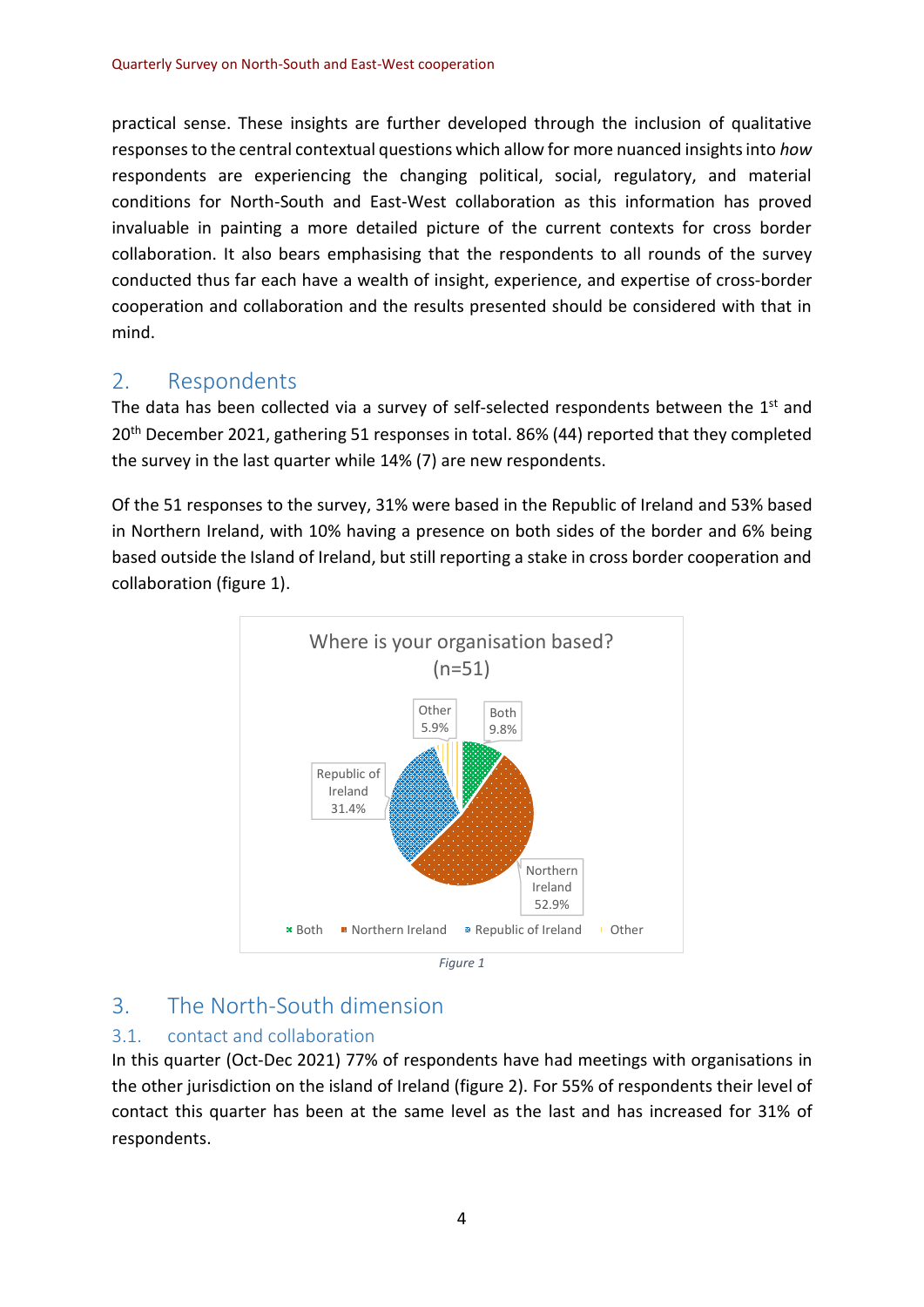



85% of respondents reported that meetings with organisations in the other jurisdiction discussed challenges to cross-border cooperation either on occasion (46%) or to a significant extent (39%). The nature of these challenges were wide ranging, though there is a clear cluster of concerns arising regarding the Common Travel Area (CTA) and the cross-border movement of students and EEA frontier workers:

- "Joined up spatial planning, data and evidence, cross border departmental alignment to address regional needs and priorities".
- "Uncertainty in regard to adverse results from ongoing dispute between UK and EU".
- "Cross-border data, uncertainties around student mobility".
- "CTA".
- "Frontier workers".
- "Northern Ireland Protocol and need for more Civil society engagement".
- "Impact of new immigration legislation in UK on cross-border movement of non-UK/ ROI citizens".
- "Divergent policies in relation to people and nationality/citizenship status. Poverty alleviation and covid recovery - divergence in strategies and policies that may lead to hardship for those who work on cross border basis - not yet clear how this may impact".
- "Free movement of EU employees who are not covered by the Withdrawal Agreement or the Common Travel Area rules".

At present 80% of respondents are involved in cross-border collaborations with a partner in the other jurisdiction on the island of Ireland (figure 3), and 75% of respondents are actively considering new collaborative projects. The main areas of current collaboration are crossborder cooperation, community development, education, and peace and reconciliation. 56%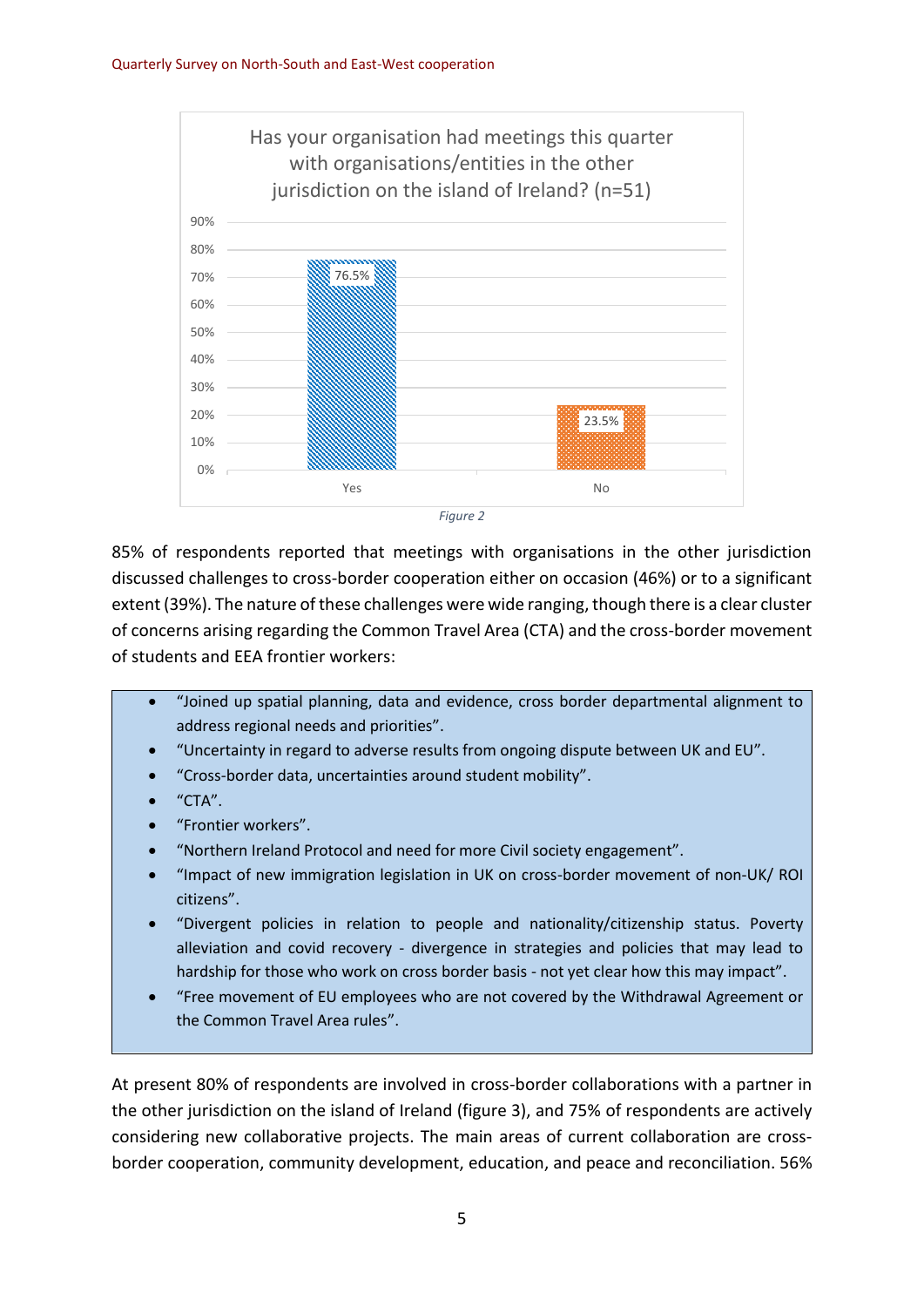of respondents presently engaged in cross border collaboration (n=41) reported that they were in receipt of funding for cross-border collaborative projects, with the predominant funding sources being the Irish government and the EU.



#### 3.2. North-South context

When asked whether they believe that the political, social, regulatory, and material contexts for cross-border collaboration have changed over the last quarter (all n=51), 53% of respondents believe that the **political** context for cross-border cooperation has stayed more or less the same since the previous quarter, with 29% saying it has deteriorated, but 14% saying it has improved (figure 4).



*Figure 4*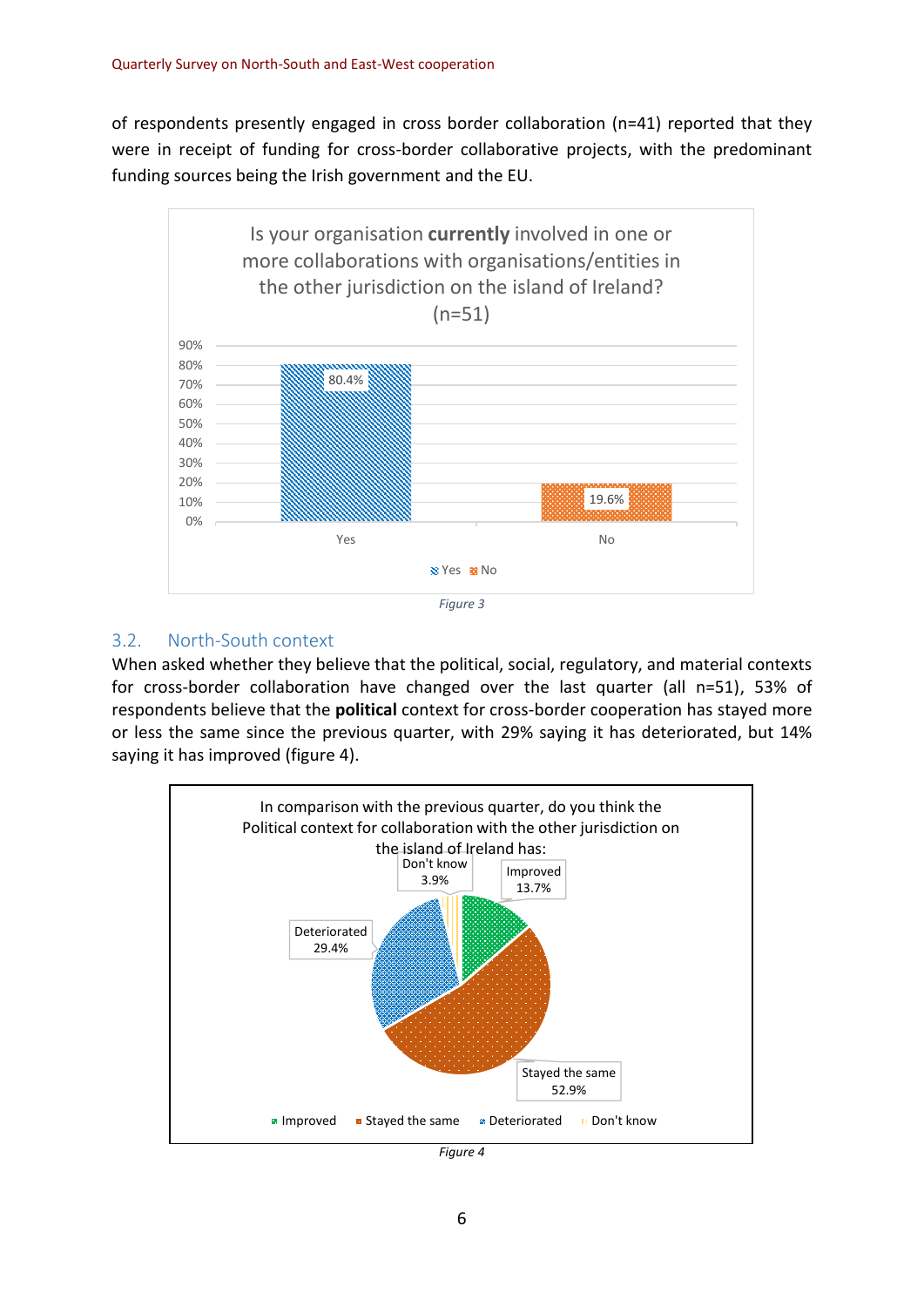When asked to expand on their experiences of the impact of Brexit and the protocol on the **political** context for collaboration, respondents primarily pointed to issues around the protocol and threats from the UK around potentially triggering Article 16 as having a negative impact on conditions for collaboration and inhibiting the ability for cooperation:

- "It is difficult to say whether or not the political context for collaboration has actually deteriorated, but we feel that it has. Our experience is that whenever the political situation begins to improve, the British Government steps in and causes problems. It seems to us, from a joint Northern and Southern perspective, and as EU citizens, that the Government in Westminster must be nearly impossible to deal with, and those people negotiating on behalf of all 27 Member States, must find the process immensely frustrating".
- "NI Protocol has created political disruption and cast a shadow over areas of mutual collaboration".
- "There is a continuation of uncertainty due to the repeated references to potential triggering of Article 16".
- "New Common Travel Area rules and proposed Electronic Travel Authorisations are impacting the political context and tone of discussion".

However, some respondents reported increased engagement from political parties and positive news around funding programmes as improving the political context:

- "Implementation of Peace Plus Programme is getting closer and Shared Island funding is becoming clearer, therefore encouraging preparation of projects".
- "Greater willingness on the ground from within both jurisdictions to make things work despite political posturing from UK government and DUP at media level".
- "Shared Island work has encouraged and supported greater engagement we have actively looked for partnership as a result of what we are hearing from the South".
- "Positive announcements regarding funding such as Peace Plus, Shared Island and UK Levelling up funds have increased opportunities".

Turning to the **social** context (figure 5): 18% of respondents say that the social context has deteriorated since the previous quarter though as many say it has improved. The predominant response is that it has remained the same (61%).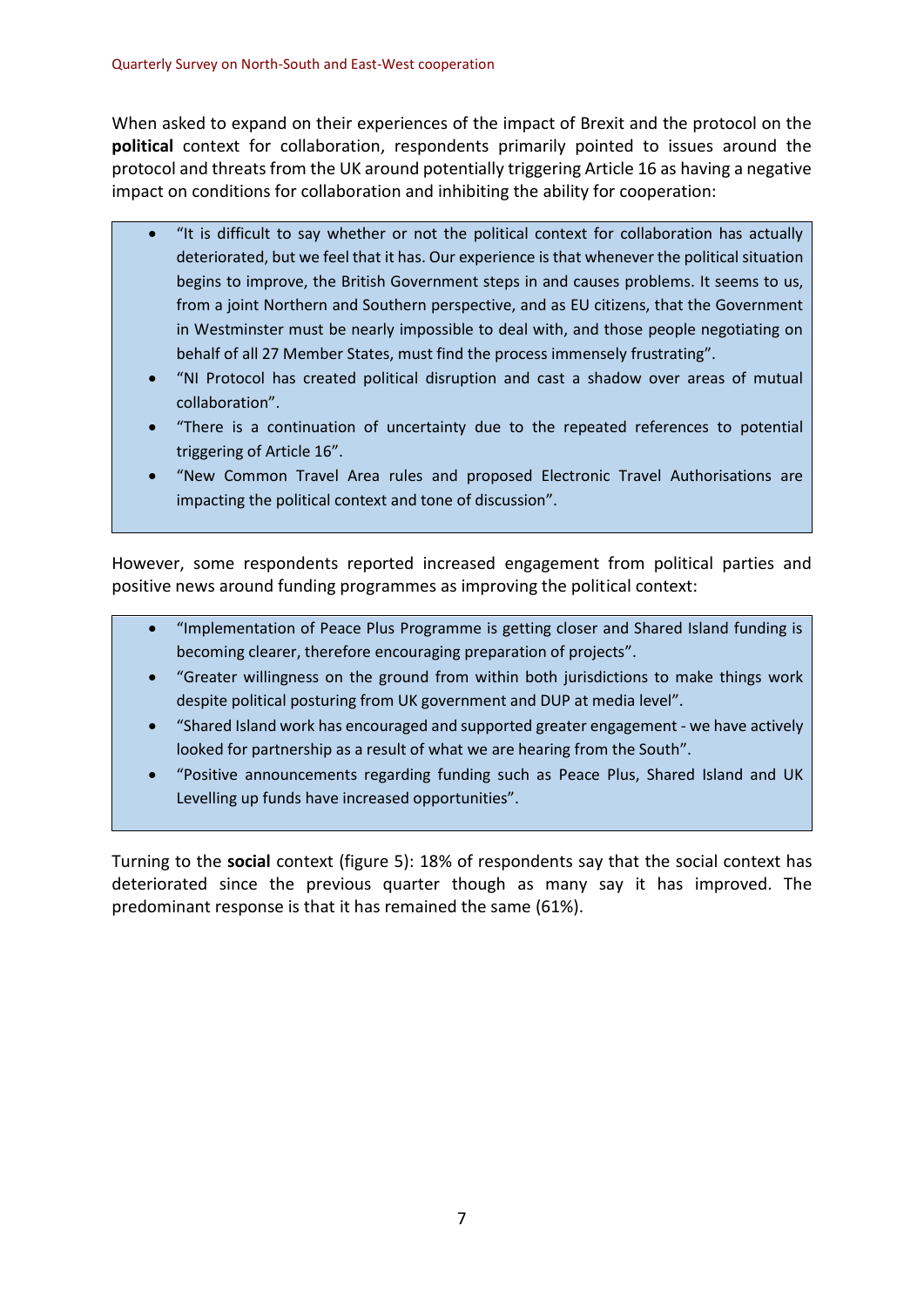



Respondents indicated that the social context is still uncertain after Brexit and concerns among PUL communities in response to increasingly public debates around the potential for a united Ireland:

- "Continuing negotiations on Brexit have impacted on community relations between communities and ensured that people are still concerned about where borders will be eventually sited and how these might be managed and responded to".
- "People are uncertain how it will be in the future and people living along the border counties are continuing with their own routines".
- "Fear and unwillingness with organisations due to the belief that nationalism is pursuing a United Ireland and their UK identify is being downgraded".
- "In our experience civic society attitudes remain diverse and conflicted on this issue despite positive polling".

But there have also been notable improvements in community relations as well. This should be considered in light of the easing of Covid restrictions which has perhaps impacted on the social interactions most directly:

- "Covid seemed to have retreated a little increasing social 'traffic' . At Community and community organisation level this has enabled re-engagement at more social level but incremental rather than significant change".
- "I think organisations seem to have a renewed understanding of the value of partnerships. Also a link for NI into Europe".

In terms of the **regulatory** context (figure 6), 53% of respondents say that the regulatory context has remained the same compared to the last quarter, with 28% saying it has deteriorated.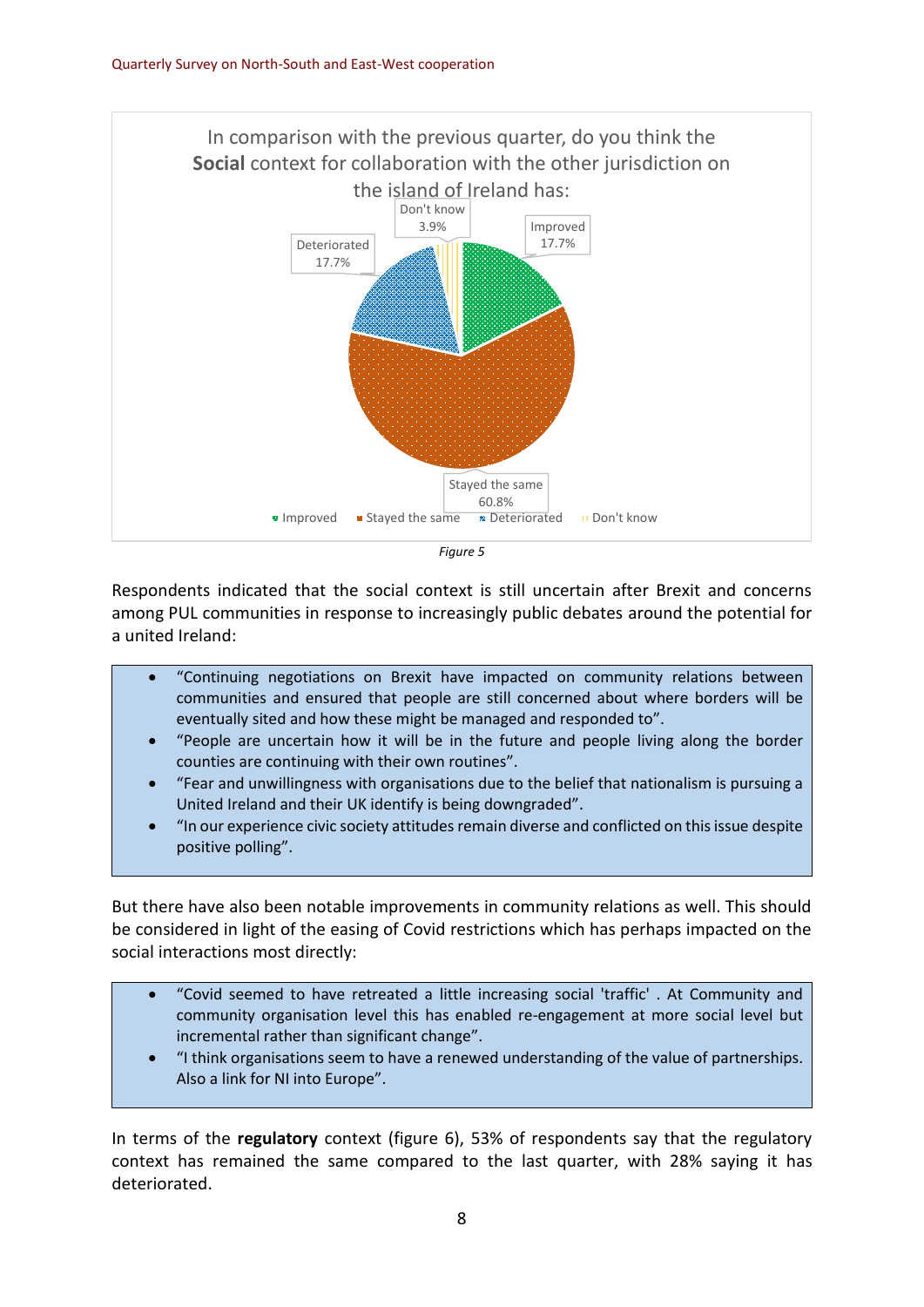



When asked to expand on their experiences of the impact of Brexit and the protocol on the **regulatory** context for collaboration, respondents primarily pointed to increased uncertainty regarding the CTA:

- "Business seems to be adapting to relatively new regulatory environment, but potential changes or talk of such changes creates uncertainty".
- "The consideration of the UK Government on introducing the need for travel documents for other EU/EEA citizens resident in either Northern Ireland or Republic of Ireland to cross the border".
- "I feel that it has deteriorated, not because the regulatory context has actually become worse, but because it should have improved, but it has not".
- "New Common Travel Area rules increase bureaucracy re: crossing the border".

Finally, with regard to the **material** context for North-South collaboration (figure 7), 61% of respondents believe it is the same as the previous quarter, with 16% reporting that it has improved since the last quarter, and the same proportion saying it has deteriorated.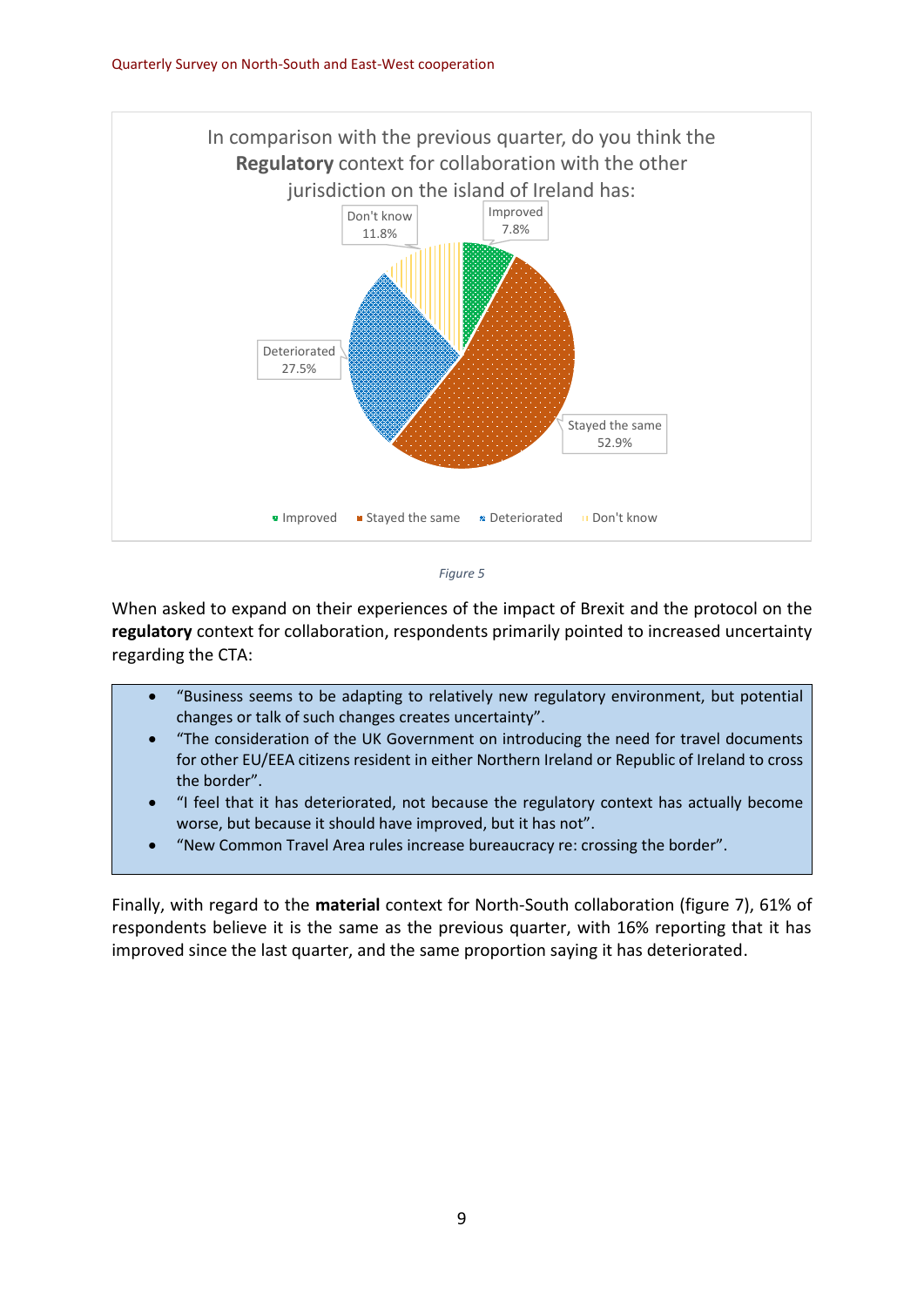



When asked to elaborate on their experiences of the impact of Brexit and the protocol on the **material** context for collaboration, respondents were almost unanimous in saying that they were finding it easier and cheaper to source goods and materials from within the island of Ireland rather than trading with Great Britain:

- "Price rises in shops, can't deliver to N. Ireland or will deliver but a big price rise in delivering here".
- "We're probably buying more within Ireland than previously as shipping from GB is a nightmare, some suppliers have just opted out of supplying NI, although they could and orders have also been accepted and cancelled at short notice".
- "The growth of trade in goods and services between North and South, as a direct result of Brexit, has highlighted the distinct opportunities and benefits that exist to expand trading relationships with both the UK and the EU".

# 4. The East-West Dimension

#### 4.1. East-West contact and collaboration

Turning now to the East-West Dimension, this quarter more than half of respondents (57%) reported having meetings with organisations in Great Britain (figure 8). 77% of respondents say that this is the same level of contact as the last quarter, and 14% reported that their level of contact had increased on the previous quarter.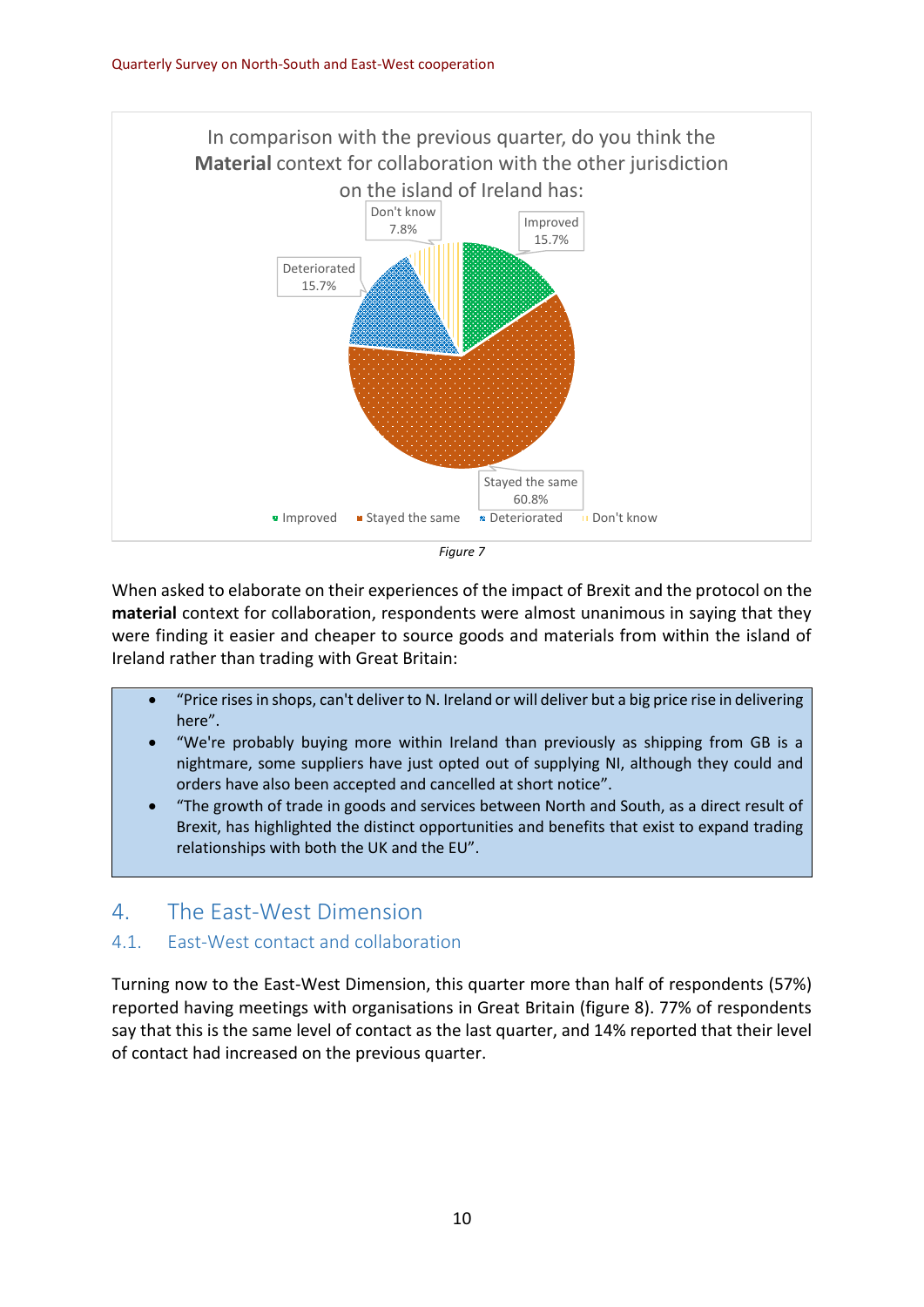

*Figure 8*

59% of respondents reported that meetings with partners in Great Britain discussed challenges to cooperation either on occasion (41%) or to a significant extent (17%). Such challenges included:

- "Discussions around the national policy context for the work of Community Development Trusts, particularly in the context of Levelling-up, Community Renewal and Community Ownership Fund".
- "Again the fact that NI is 'special' has been a focus of the work we are doing. We are neither fully in nor out of EU and so partners in UK are unsure as to how that impacts on their working with us - we have had to assure them it has little to no bearing".
- "Protocol, red tape, political instability, lack of political/government leadership or direction, failure of negotiations UK/EU".

This quarter 49% of respondents say they are currently involved in collaboration with a GBbased organisation (figure 9), with the predominant areas of collaboration being community development and education. At present only 26% of respondents are actively considering initiating new collaborative projects with organisations in Great Britain and just under half (48%) of respondents currently engaged in East-West collaborative projects reported that their organisation was in receipt of funding for those projects, with the funding being drawn mainly from charitable foundations or the UK Government.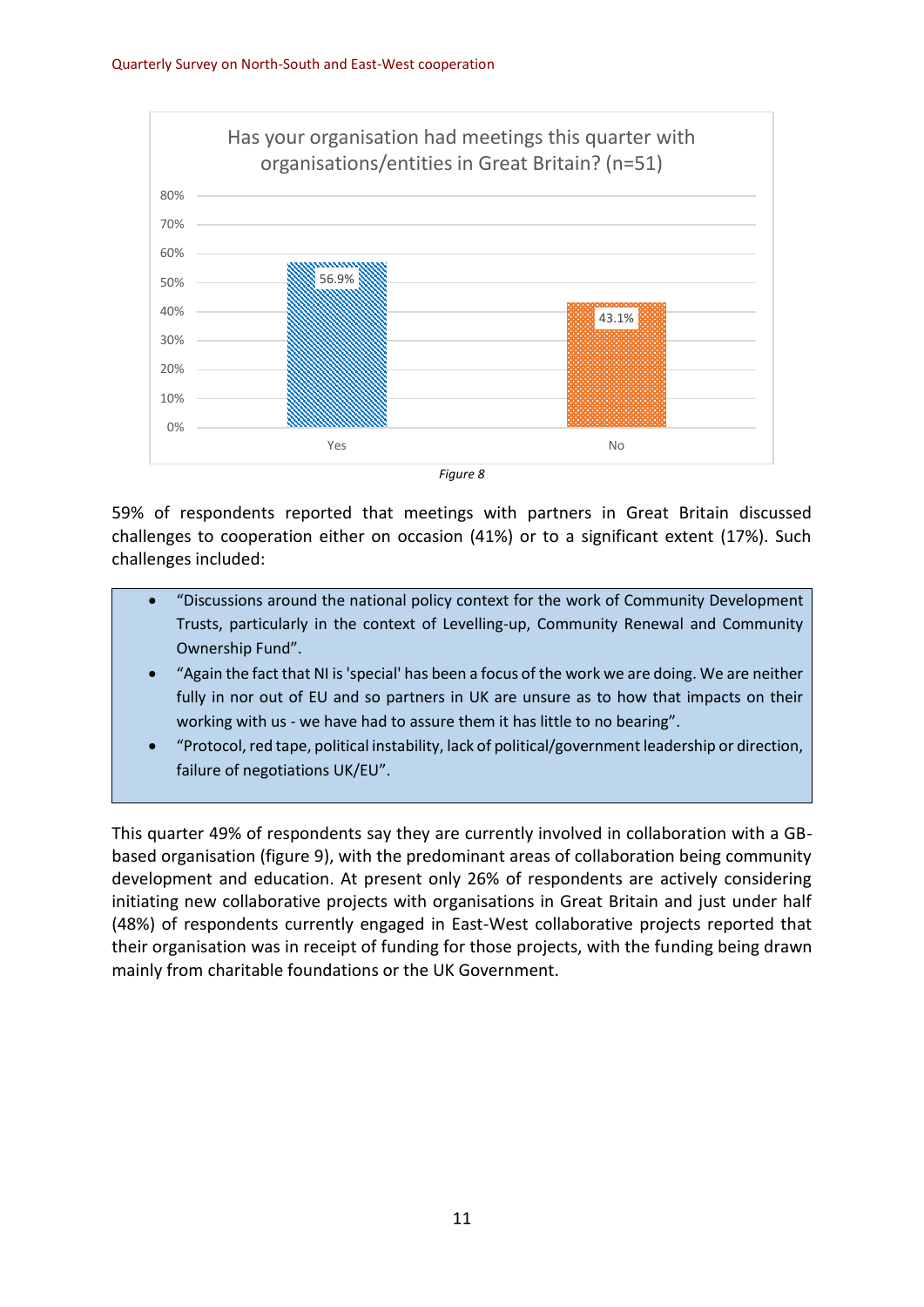

#### 4.2. The East-West context

When asked whether they believe that the political, social, regulatory, and material contexts for East-West collaboration have changed over the last quarter (all n=51), 67% of respondents believe that the **political** context for East-West cooperation has remained the same since the previous quarter, with 25% saying it has deteriorated (figure 10).



When asked to expand on their experiences of the impact of Brexit and the protocol on the political context for collaboration, respondents indicated a lack of trust in the British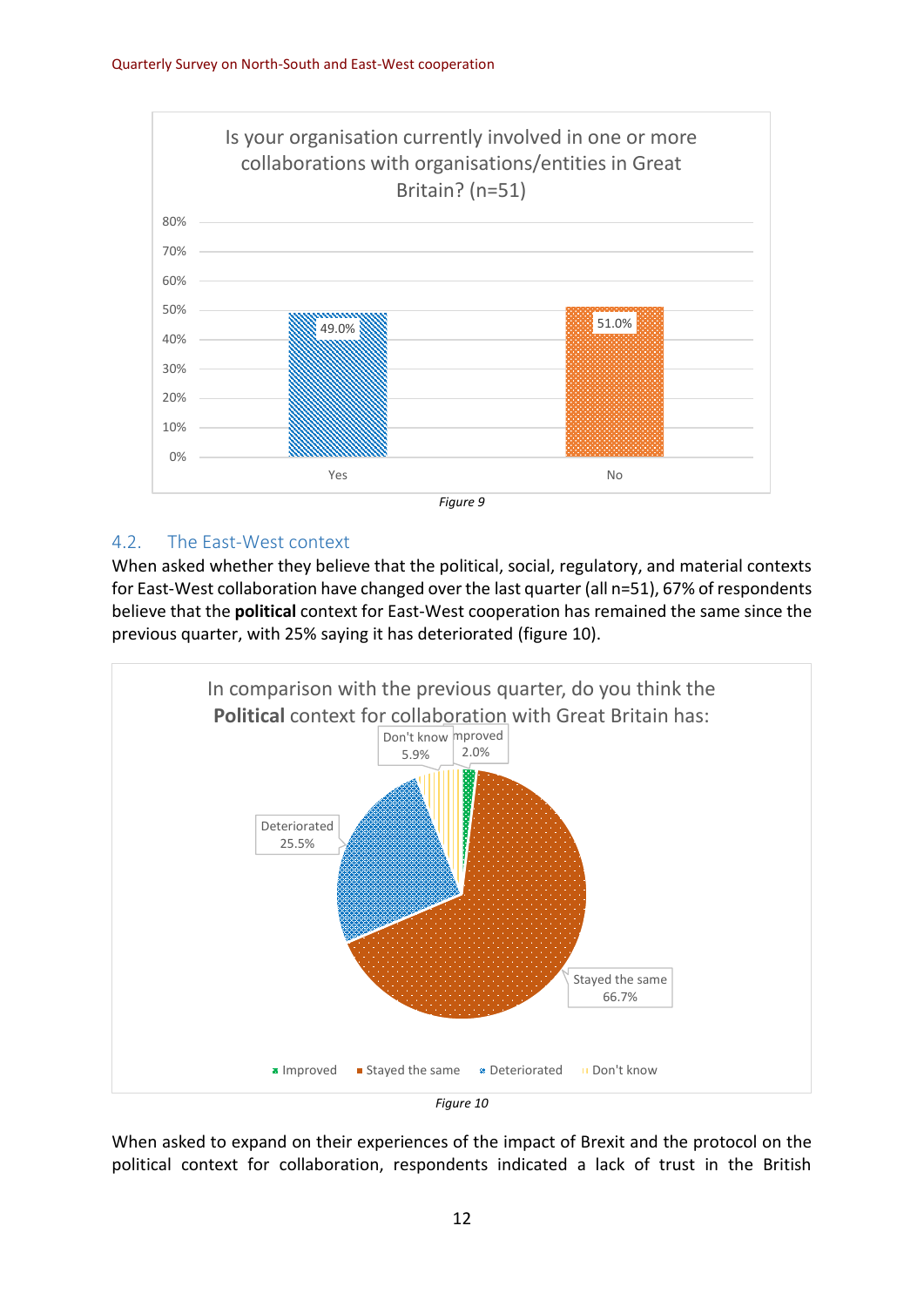government and a lack of progress in politicians being able to address issues. Responses included:

- "Failure to move on from the Brexit agreement and implementation of the protocol are facilitating the deterioration of relationships within NI Great Britain is increasingly 'distant' or isolated from our concerns".
- "Similar challenges of NI being a place apart on the delivery of UK wide policies and the levelling up agenda, which is looking for a different delivery mechanism here".
- "There appears to be a complete lack of trust between NI and GB. Neither side fully listening to the other".
- "The continuing impacts of Brexit, creating uncertainty and frictions".

71% of respondents report that the **social** context (figure 11) has remained the same since the previous quarter, though 16% say it has deteriorated, and only 4% report that it has improved.





Respondents pointed to perceived imbalances between the 'two communities' in Northern Ireland, with responses including:

 "It's a matter of balance. One side will possibly feel that they have improved if the role of the British Government is seen to reflect its aspirations (removal of the protocol), whilst the other might consider it's deteriorating as the British Government is seen to have reneged on its legal responsibilities. This is further seen in the approach being taken to Legacy Legislation and an Irish Language Act at Westminster".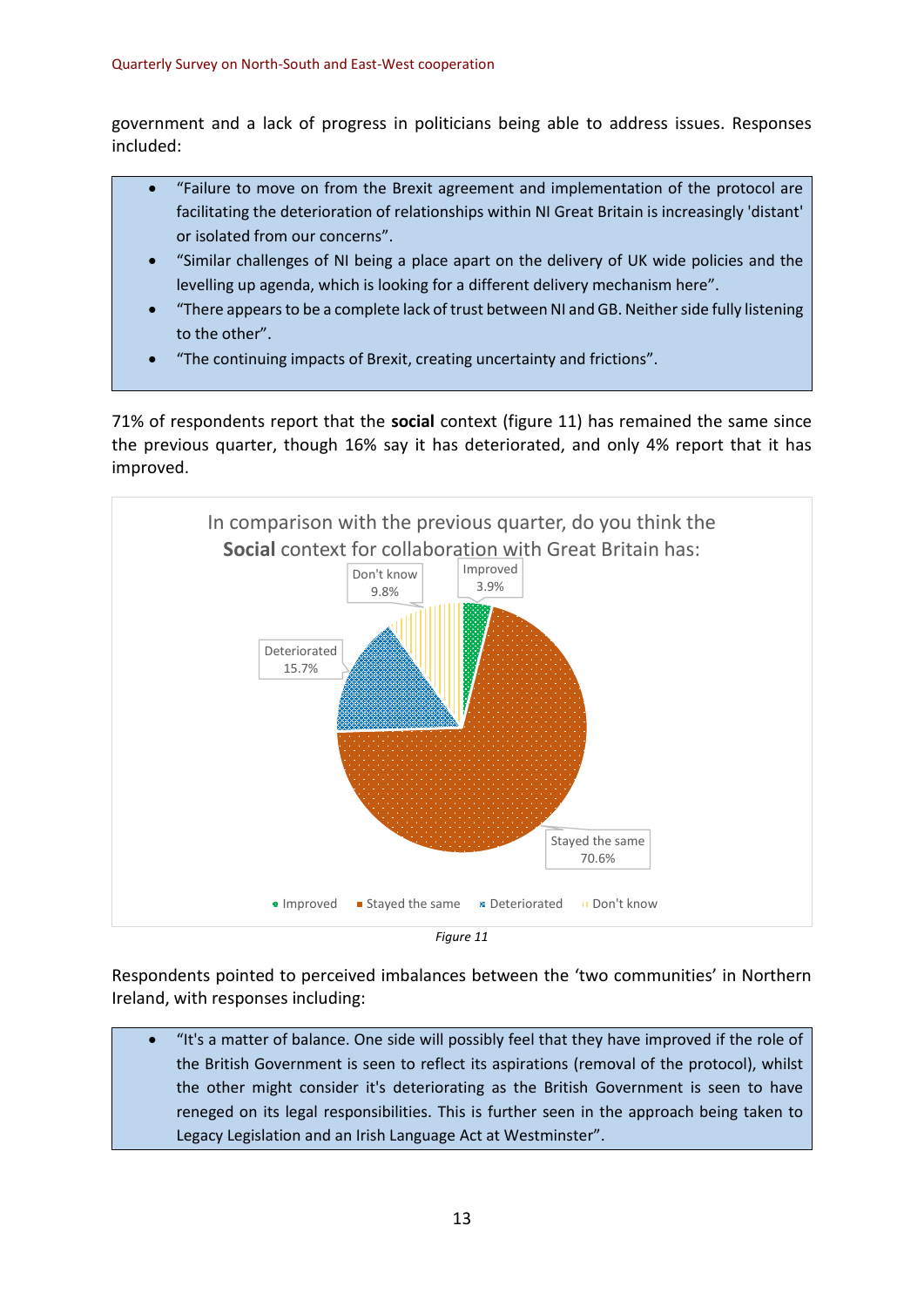- "Again, perhaps social achievements in NI e.g. Array studios winning Turner prize may bring a bit more positive east to west attention".
- "Professional associations based in Britain still have many Irish members, and there seems to be no change in the degree or extent of collaboration".

Turning to the **regulatory** context (figure 12), 26% of respondents say that the regulatory context has deteriorated over the last quarter with 57% saying it has remained the same as the previous quarter and only 4% reporting an improvement.



Respondents pointed toward the stance taken by the UK government with regard to the protocol as having a negative impact on the **regulatory** environment for East-West cooperation:

- "The government has taken a harder approach to the protocol Unilateral actions around the NI protocol on the part of the UK government are undermining confidence & trust".
- "The stated policy has shifted from inception due to outcomes experienced and this has frustrated understandings and relationships".
- "The government has taken a harder approach to the protocol".

Finally, when considering the **material** context (figure 13), 59% report that the material context has remained the same since the last quarter, while 22% of respondents say it has deteriorated.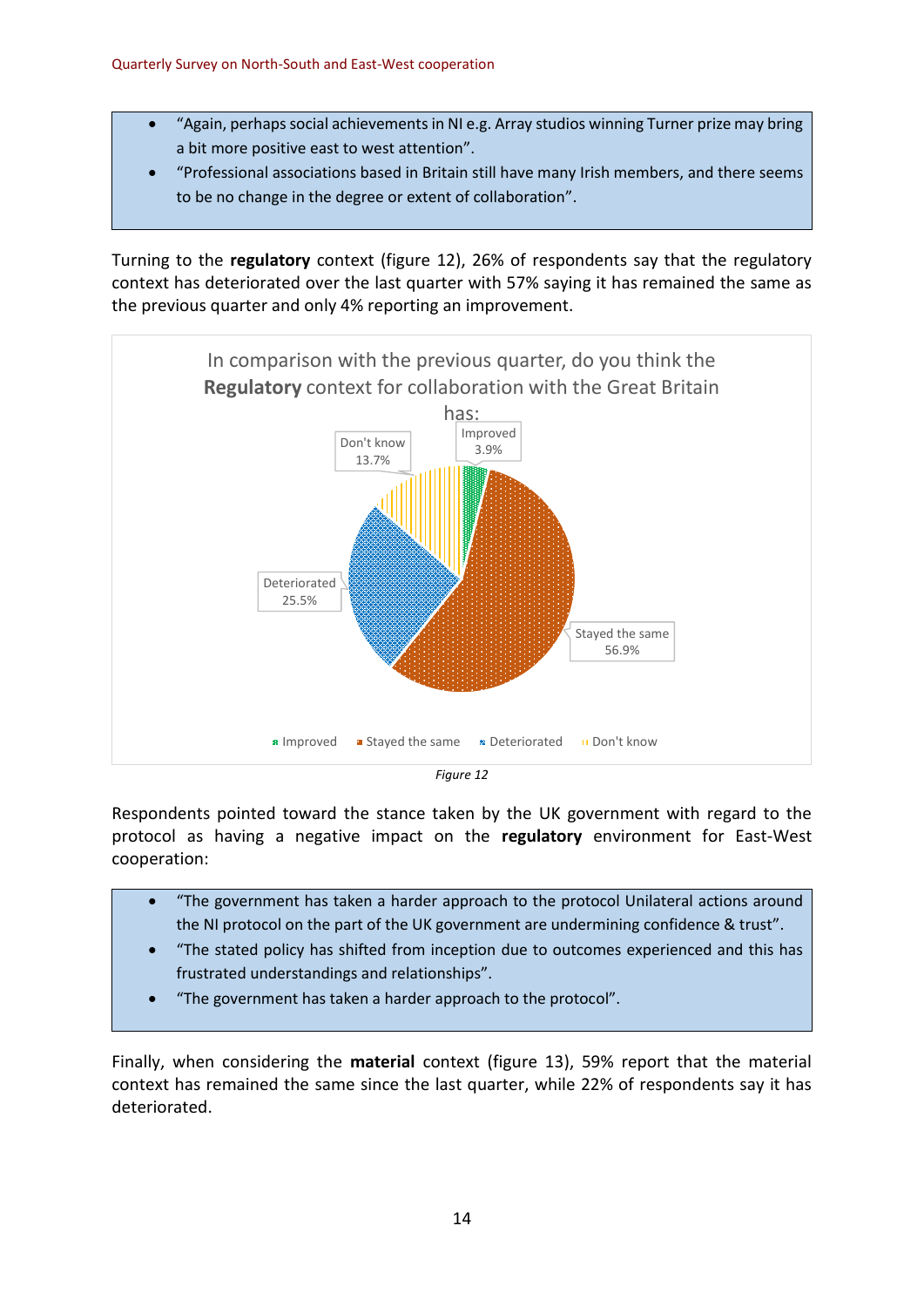

*Figure 13*

When asked to expand on their experiences of the impact of Brexit and the protocol on the material context for collaboration, respondents pointed toward the easing of covid restrictions allowing for greater access for work meetings but issues with increasing prices for goods and materials. Responses included:

- "Covid restrictions eased, more flights and face to face meetings in GB".
- "An item ordered online costing €22, ended up costing €50 when delivered".

# 5. The Protocol on Ireland/Northern Ireland

We also asked respondents about their knowledge of the Protocol on Ireland/Northern Ireland. 59% of respondents reported that they do not feel there is enough information on the protocol available to those involved in cross-border (North-South and/or East-West) cooperation activities compared to 28% who feel that there is (figure 14). However, 10% of respondents feel very informed about the protocol and 78% feel somewhat informed, with the press and social media being the primary sources of information (71% of respondents gathered information on the protocol from press and social media). The Irish government was a source of information on the protocol for 55% of respondents, and the EU for 47%, while the UK government was a source of information for 33% of respondents.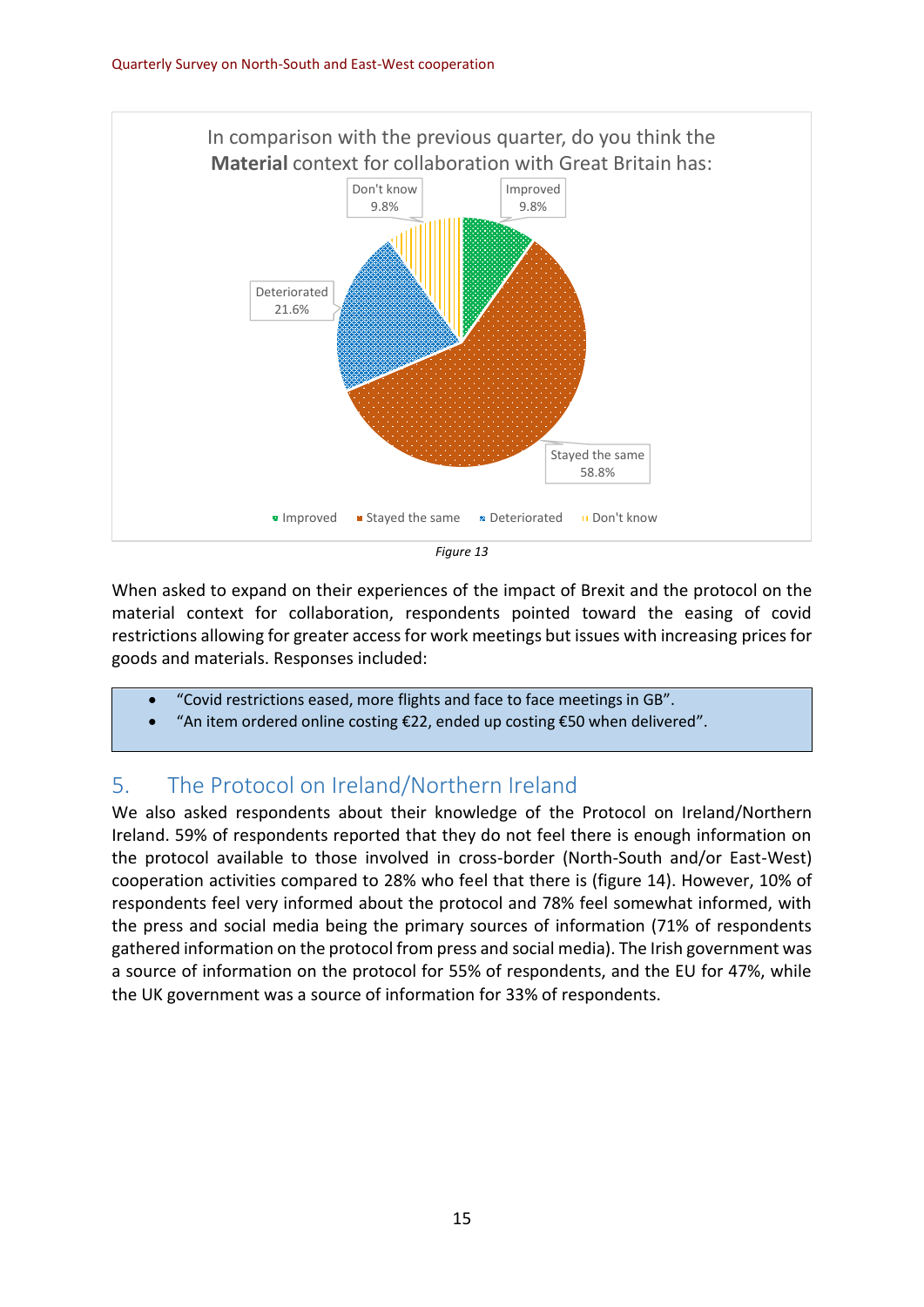



# 6. The respondents in their own words

In addition to the open text questions asked specifically around political, social, regulatory, and material conditions, the survey also asked respondents to provide, in their own words, any additional comments and insights they feel would be beneficial to understanding the impact of Brexit and the protocol on cross-border contact and collaboration, both North-South and East-West.

- *"As a microbusiness importing mainly from GB and trading in an all-Ireland connection it would be helpful if a simpler way could be found to record the necessary data required".*
- *"Extending the Common Travel Area to everyone lawfully resident in either jurisdiction would solve a lot of problems at a stroke".*
- *"There are so many opportunities for exchanging information, working together, collaborating, and developing better integration that have been either lost or ignored -- and this has led to a feeling of frustration, though not to any reduction in the desire to work together, North and South".*

# Conclusion

In summary, then, what the survey responses indicate is that the overall context of the conditions for cooperation between Northern Ireland and the Republic of Ireland, and between Northern Ireland and Great Britain in this quarter are predominantly the same as the previous quarter. Indeed, the majority of respondents said that the contexts for both North-South and East-West cooperation and collaboration had "stayed the same" as the previous quarter across all contexts. While the unique composition of each panel means that we cannot draw direct comparisons between this and previous rounds of the survey, by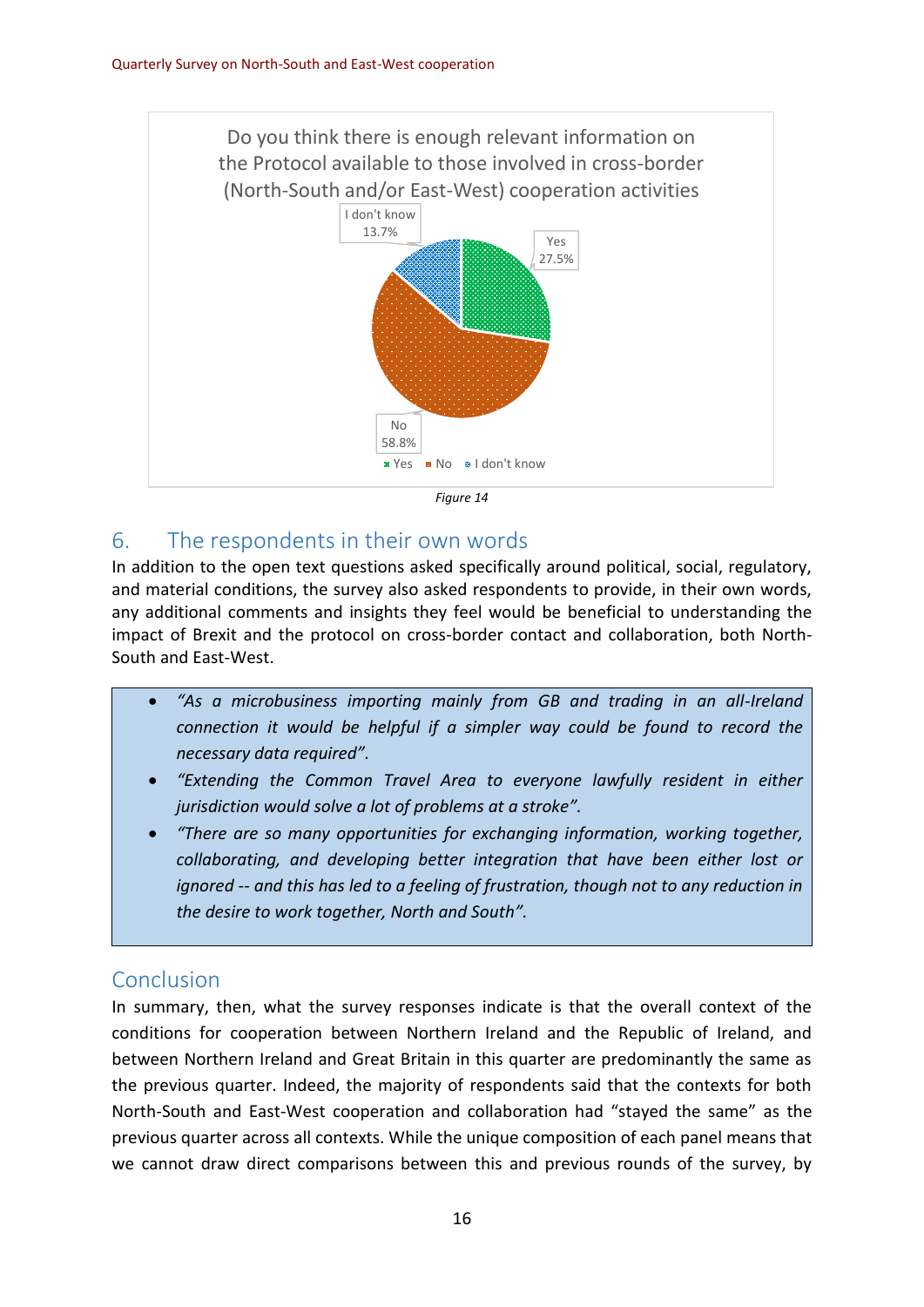drawing on the high number of respondents who have participated in at least one of the previous survey rounds, combined with the qualitative responses, there is a clear trend appearing over the course of the year. Namely, that at the beginning of 2021 there were clear indications that conditions were deteriorating across all dimensions and by the end of 2021 there is strong evidence that these now deteriorated conditions have become normalised and that there are very few signs of improvements. What can be put simply, then, at the end of the first year of Brexit following the end of the transition period (and even with many grace periods and mitigations in operation throughout that time) is that much work is still to be done in order to recover from the disruption caused (and in some cases still being caused) by Brexit.